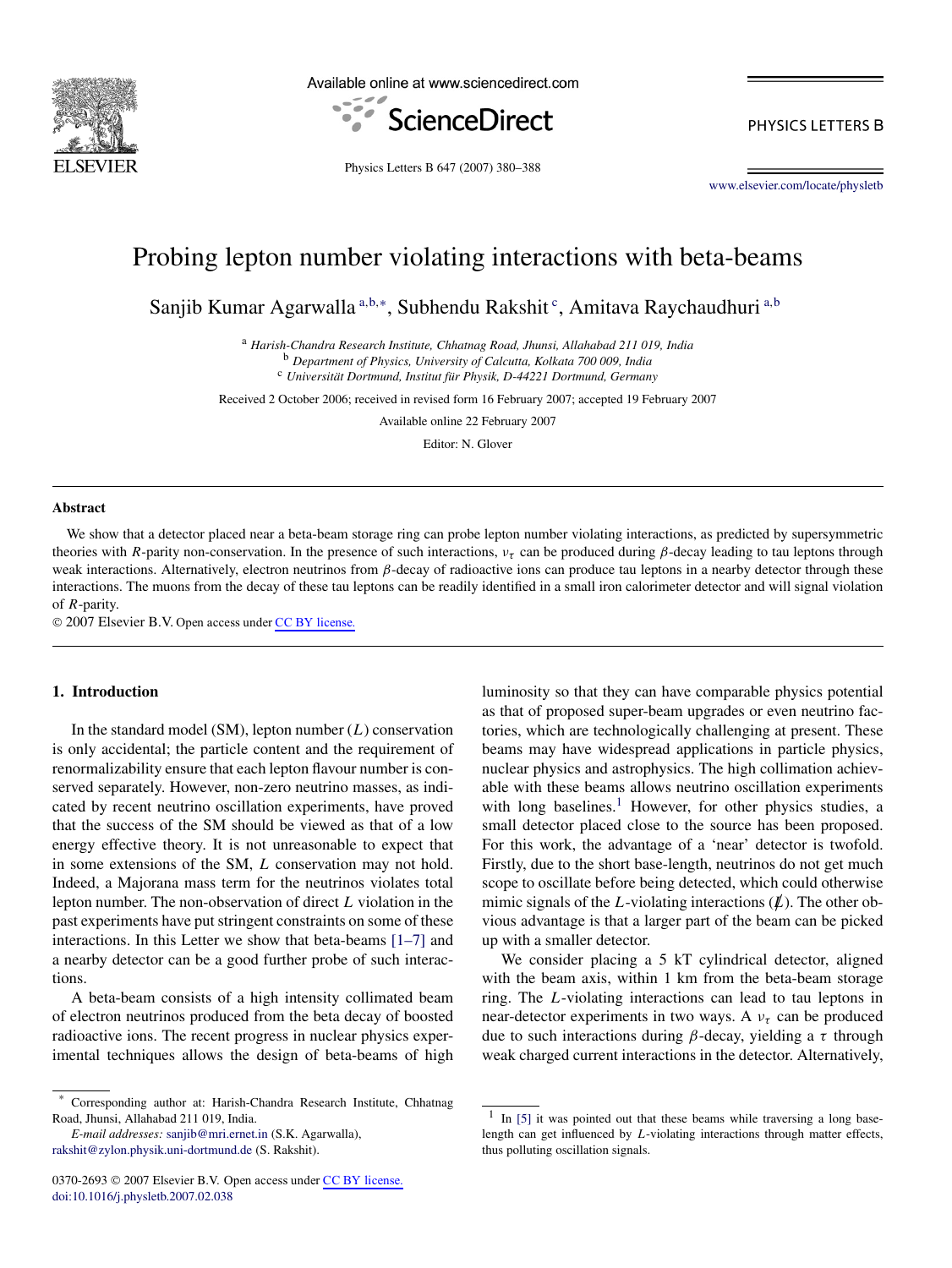<span id="page-1-0"></span>the electron neutrinos in the beam, produced through usual *β*decay, can undergo *L*-violating interactions with the detector, leading to tau leptons. The taus promptly decay, part of the time in a muonic channel. Iron calorimeters with active detector elements serve well for identifying these muons, which leave long tracks in the detector, and for filtering out backgrounds. We will also briefly comment on water Cerenkov and other detectors.

In the following section we present a brief account of the ex-perimental setup. In Section [3,](#page-3-0)  $\vec{L}$  interactions are discussed in the context of *R*-parity violating (RPV) supersymmetry [\[8,9\].](#page-8-0) We stress how *β*-decay can be affected in the presence of such interactions, yielding  $v<sub>\tau</sub>$  in a few cases in place of the standard *νe*. We also describe the processes via which *νe* produce tau leptons in the detector. The expected number of muon events from tau decay and the constraints ensuing in the event of their non-observation will be presented in Section [4.](#page-5-0)

## **2. Beta-beam flux at a near-detector**

The proposal of a beta-beam was put forward by Zucchelli [\[1\].](#page-8-0) It is based on the concept of creating a pure, intense, collimated beam of  $v_e$  or  $\bar{v}_e$  through the beta decay of completely ionized radioactive ions. It will be achieved by producing, collecting, and accelerating these ions and then storing them in a ring. This proposal is being studied in depth and will take full advantage of the existing CERN accelerator complex. The main future challenge lies in building an intense proton driver and the hippodrome-shaped decay ring which are essential for this programme.

For generating the *ν* and *ν*<sup> $ν$ </sup> beams, the commonly examined ions are  $18$ Ne and  $6$ He, respectively [\[10\].](#page-8-0) The beams are almost free from all types of *systematics*. The energy reach of these beta-beams depend on the relativistic boost factor *γ* . Using the existing CERN-SPS accelerator up to its maximum power, it will be possible to achieve  $\gamma \sim 250$  [\[11\].](#page-8-0) A medium *γ* ∼ 500 beta-beam would require a refurbished SPS with superconducting magnets or an acceleration technique utilizing the LHC [\[3,11,12\].](#page-8-0) A high  $\gamma \sim 800$  could be achievable in the LHC era [\[13\].](#page-8-0)

The choice of ions for a beta-beam is predicated by the intended physics. The low end-point energies (cf. Table 1) of the 6He and 18Ne ions restrict the energy reach of the beam; a threshold energy of 3.5 GeV is necessary to produce a *τ* -lepton from an incoming neutrino. Therefore, we choose to consider the recent proposal [\[15\]](#page-8-0) of replacing the  ${}^{6}$ He and  ${}^{18}$ Ne

Table 1

Half-life, end-point energy *E*0, *f* -value and decay fraction for various ions proposed for beta-beams [\[14\].](#page-8-0) In the presence of RPV couplings, *β*-decay of these ions can give rise to neutrinos and anti-neutrinos of other flavours with tiny branching ratios

| Ion            | $t_{1/2}$ (s) | $E_0$ (MeV) |          | Decay fraction | Beam          |
|----------------|---------------|-------------|----------|----------------|---------------|
| $^{18}_{10}Ne$ | 1.67          | 3.41        | 820.4    | 92.1%          | $\nu_e$       |
| ${}^{6}_{2}He$ | 0.81          | 3.51        | 934.5    | 100%           | $\bar{\nu}_e$ |
| ${}^{8}_{5}B$  | 0.77          | 13.92       | 600684.3 | 100%           | $\nu_e$       |
| ${}^{8}_{3}Li$ | 0.83          | 12.96       | 425355.2 | 100%           | $\bar{\nu}_e$ |

ions by  ${}^{8}Li$  and  ${}^{8}B$  ions, respectively, offering higher end-point energies. This option holds promise as it has been shown [\[15\]](#page-8-0) that intense  ${}^{8}$ Li and  ${}^{8}$ B fluxes can be obtained by the ionisation cooling technique. Higher  $E_0$  implies that, for a given  $\gamma$ , the neutrino beams will be more efficient in producing tau leptons.  ${}^{8}$ Li and  ${}^{8}$ B possess similar half-life and  $A/Z$  ratio as <sup>6</sup>He and  $18$ Ne, respectively. So they share the same key characteristics for bunch manipulation [\[16\].](#page-8-0) We pick only the neutrino beam for our discussion.

The geometry of the beta-beam storage ring determines the neutrino flux at a near-detector. For a low-*γ* design, a 6880 m decay ring with straight sections of length ( $\equiv$  *S*) 2500 m each (36% useful length for ion decays) has been proposed. In such a configuration,  $N_0 = 1.1 \times 10^{18}$  useful decays (decays in one of the straight sections) per year can be obtained with <sup>18</sup>Ne ions [\[17,18\].](#page-8-0) We have used this same luminosity for  ${}^{8}B$  and higher *γ* [\[19\].](#page-8-0) To settle these issues a dedicated study is on at CERN.

#### *2.1. Detector simulation study*

We consider a cylindrical 5 kT detector (as in Fig. 1) aligned with one of the straight sections of the storage ring. The detector is made of iron slabs (thickness 8 cm) with interleaved active detector elements (thickness 2.5 cm) such as resistive plate chambers (RPCs). The readouts from these RPCs will be concentric annular strips of small width with further segmentation to improve the position resolution. In this proposal, iron is the main content of the detector. $<sup>2</sup>$  The thickness of the slabs</sup> ensures that electrons do not propagate in the detector. The signal muons are of sufficient energy to give rise to long tracks. To eliminate possible beam-induced backgrounds (see below) from pions produced in charged and neutral current processes, typically 6 to 13 hits (depending on the boost *γ* ranging from 250 to 450) are required of a putative muon track.

As noted earlier, the signature of new physics we consider is the appearance of prompt tau leptons which decay into muons with a branching fraction of 17.36% [\[20\].](#page-8-0) The tau production threshold is around 3.5 GeV. This is what necessitates the higher boost *γ* .

Backgrounds, other than those of the beam-induced variety discussed below, are controllable, as we now point out. A beam-



Fig. 1. A schematic diagram of the proposed detector (a part only). The incoming *νe* beam may have a very small contamination of neutrinos of other flavours in the presence of lepton flavour violating interactions.

<sup>2</sup> Lead may be an interesting alternative material to enhance the event rate.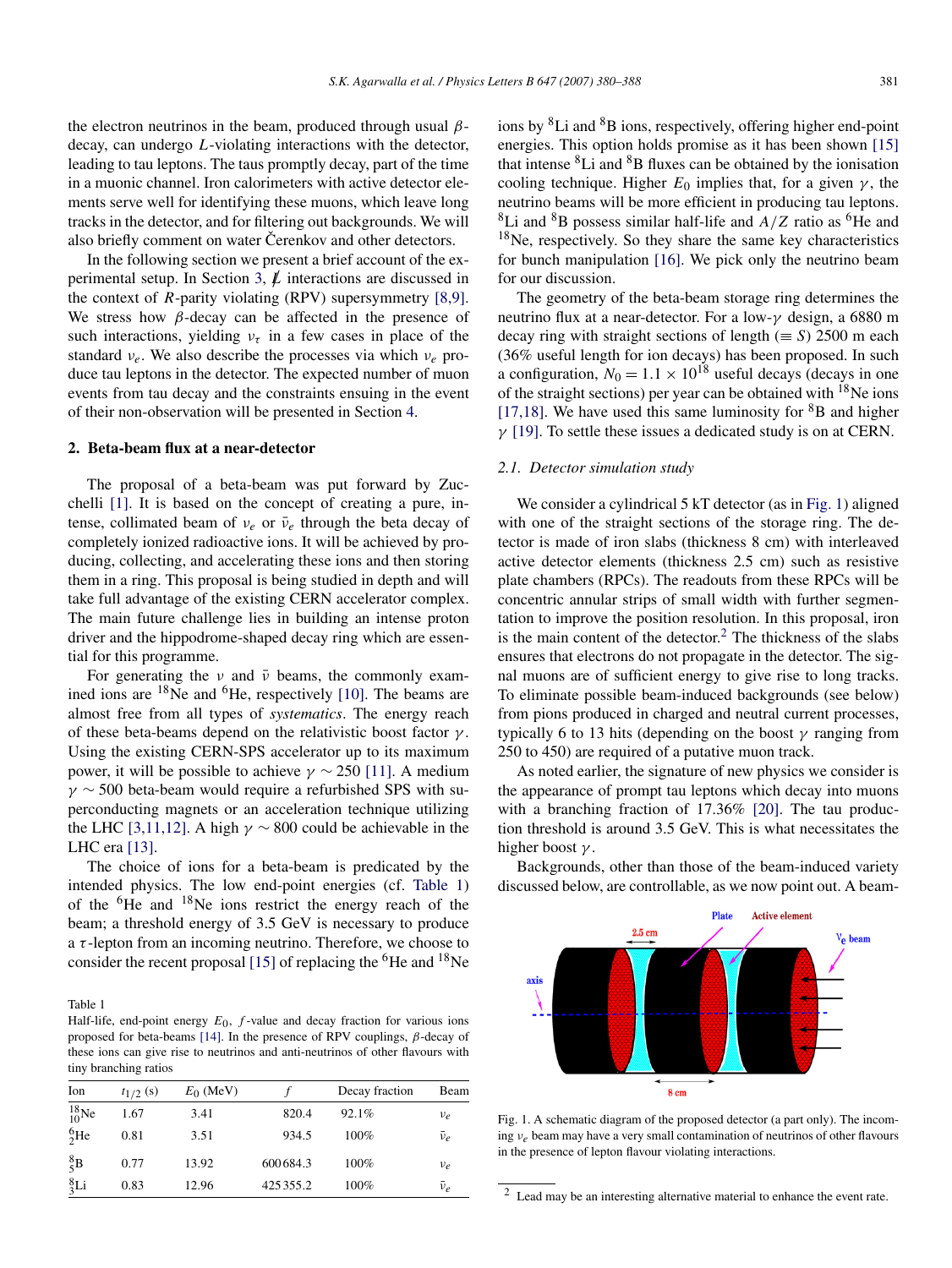<span id="page-2-0"></span>off run will help make a first estimate of these backgrounds. Further, an important aspect of the beta-beam source is its capability of eliminating backgrounds through timing information. The beam itself will consist of bunches of typically 10 ns size and the number of bunches will be chosen so as to ensure that the ratio of the active- to the dead-time is  $O(10^{-3})$  [\[21\].](#page-8-0) Backgrounds from other sources, namely, atmospheric neutrinos, spallation neutrons, cosmic rays, etc. can thus be largely rejected from the time-stamp of a recorded event. Even further reductions of the backgrounds of external origin can be envisioned through fiducial and directionality cuts.

Now let us turn our attention to the issue of beam-induced backgrounds caused by neutral and charged current interactions of unoscillated *νe*. Electrons produced through weak interactions by the incoming *νe* are quickly absorbed and do not leave any track. Formation of prompt muons through *R*-parity violating supersymmetric interactions is suppressed by strong bounds on the relevant couplings arising from limits on  $\mu - e$  transitions in atoms [\[22\].](#page-8-0) However, the beta-beam neutrinos can produce pions along with other hadrons at the detector via charged current and neutral current processes. They undergo strong interactions with the detector material and are quickly absorbed before they can decay. But as numerous pions are produced, it needs to be checked whether some of them can fake the signal.

We have checked our naïve expectations with a detector simulation study using GEANT [\[23\]](#page-8-0) aided by NUANCE [\[24\].](#page-8-0) We observe that for neutrino–nucleon interactions at energies interesting for our study, the produced lepton preferentially carries most of the energy of the incident neutrino. Moreover, pions are usually produced with multiplicity more than unity. Hence it is not unreasonable to expect that the pions will be less energetic compared to the taus produced via  $\ell$  interactions and hence, in detectors of this genre, it is possible to distinguish hadronic showers from a muon track.

However, we followed a conservative approach in pion background estimation. Although pions do not leave behind a straight track like a muon, we still count the number of hits as a measure of the distance traversed by a pion. We impose a criterion of minimum number of hits to identify a track to be a muon one. We find from a simulation that, for  $\gamma = 250/350/450$ , imposing a cut of 6*/*10*/*13 hits will reduce the pion background at least to the  $10^{-3}$  level.

The detector geometry plays a role in determining the signal efficiency after imposition of these cuts. Since the muons produced from boosted tau lepton decay carry transverse momentum, some of them may exit the detector through its sides, failing to satisfy the cuts. For a fixed detector mass (5 kT), a longer detector has a smaller cross-sectional area, resulting in a drop in the detector efficiency for the above reason. As the detector length increases from 20 m to 200 m, with our set of cuts, the efficiency factor reduces from 85% to 70% approximately, showing little dependence on  $\gamma$  (see Fig. 2).

#### *2.2. Neutrino fluxes*

Neglecting small Coulomb interactions, the lab frame neutrino beta-beam flux (per unit solid angle per unit energy bin per unit time per unit length of the straight section) emitted at an angle  $\theta$  with the beam axis is described by [\[4\]](#page-8-0)

$$
\phi(E_{\nu}, \theta) = \frac{1}{4\pi} \frac{g}{m_e^5 f} \frac{1}{\gamma (1 - \beta \cos \theta)}
$$

$$
\times E_e^{\star} (E_{\nu}^{\star})^2 \sqrt{(E_e^{\star})^2 - m_e^2}.
$$
 (1)

where  $E_e^*$  ( $\equiv E_0 + m_e - E_v^*$ ), and  $E_v^*$  ( $\equiv E_v \gamma (1 - \beta \cos \theta)$ ) are the rest frame energies of the emitted electron and the neutrino.<sup>3</sup>  $g \equiv N_0/S$  is the number of useful decays per unit time per unit length of the straight section.  $m_e$  represents the electron mass. *f* and *E*<sup>0</sup> refer to the decaying ion as listed in [Table 1.](#page-1-0)

To calculate the resulting number of events at a cylindrical near-detector of radius *R* and length *D* aligned with the beam axis it is necessary to integrate over the length *S* of the straight section of the storage ring and the volume of the detector. The event rate at a detector placed at a distance *L* from the storage ring is given by [\[25\]](#page-8-0)

$$
\frac{dN_{\not{L}}}{dt} = n\varepsilon \int\limits_{0}^{S} dx \int\limits_{0}^{D} d\ell \int\limits_{0}^{\theta'} d\theta \, 2\pi \sin \theta \int\limits_{E_{\nu}^{\min}}^{E_{\nu}'} dE_{\nu} \, \phi(E_{\nu}, \theta) \sigma(E_{\nu}),\tag{2}
$$

where

$$
\tan \theta'(x, \ell) = \frac{R}{L + x + \ell} \quad \text{and} \quad E'_v = \frac{E_0}{\gamma (1 - \beta \cos \theta)}.
$$
 (3)

Here *n* represents the number of target nucleons per unit detector volume,  $\varepsilon$  is the detector efficiency as presented in Fig. 2,  $E_v^{\text{min}}$  denotes the tau production threshold, and  $\sigma(E_v)$  stands for the neutrino–nucleon cross section. Note that the source of *L*-violation may lie either in  $\phi(E_\nu, \theta)$  (in case of RPV  $\beta$ -decay) or in  $\sigma(E_v)$  (in case of RPV tau production).

To help subsequent discussion, following [\[25\],](#page-8-0) we rewrite the above formula isolating the geometry integrated total flux *Φ(Eν* ; *S,D,R,L)* (per unit time per unit energy bin) falling on the detector and emitted from the whole length of the straight



Fig. 2. Detector efficiency for  $\gamma = 250, 350, 450$ . The corresponding cuts on muon hits used are 6, 10 and 13, respectively.

<sup>3</sup> Quantities without the '∗' refer to the lab frame.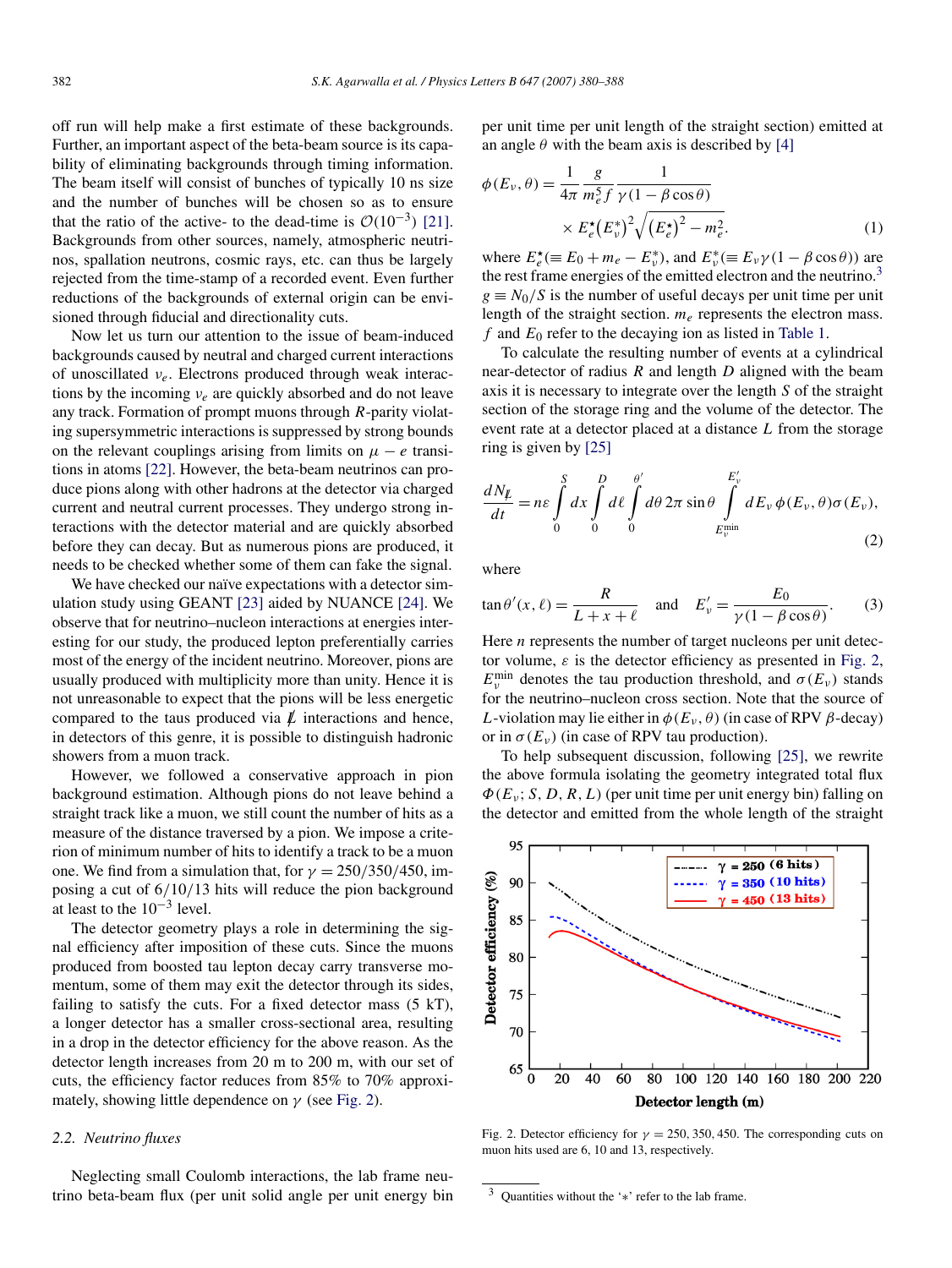<span id="page-3-0"></span>section as follows:

$$
\frac{dN_{\underline{v}}}{dt} = n\varepsilon \int_{E_{\underline{v}}^{\text{min}}}^{E_{\underline{v}}^{\text{max}}} dE_{\underline{v}} \Phi(E_{\underline{v}}; S, D, R, L) \sigma(E_{\underline{v}}), \tag{4}
$$

where

$$
\Phi(E_{\nu}; S, D, R, L) = \int_{0}^{S} dx \int_{0}^{D} d\ell \int_{0}^{\theta'} d\theta \, 2\pi \sin \theta \phi(E_{\nu}, \theta) \tag{5}
$$

and

$$
E_{\nu}^{\max} = \frac{E_0}{\gamma(1-\beta)}.
$$
\n<sup>(6)</sup>

The beta-beam also involves a few small uncertainties which we neglect in our analysis. However for completeness, we list them here:

• There exist different excited states of the daughter nuclei of the decaying ion, which additionally lead to small contributions to the spectra with different endpoint energies.

• The ion beam has a finite transverse size. However, as this size varies [\[26\]](#page-8-0) between only 3.0 cm to 5.1 cm, with an average of 4 cm  $(3\sigma)$ , in both transverse directions inside the ring, the variation in flux at the detector due to this is negligible.

• The decaying ions may have small transverse momentum due to thermal fluctuations ( $k_B T \sim 2.6 \times 10^{-3}$  eV), but this can be safely ignored in comparison with the end-point energy of the beta decay.

### **3.** *L* **violating processes**

Lepton number violation arises naturally as one supersymmetrises the standard model. In the minimal supersymmetric standard model, lepton number and baryon number (*B*) conservation is ensured by invoking '*R*-parity'. It is a discrete  $Z_2$ symmetry under which the SM particles are even and their superpartners are odd. The imposition of such a symmetry, while it serves a purpose, is rather ad hoc. In general, from the naïve theoretical point of view it is expected that *L* and *B* conservation does not hold in supersymmetric theories. However, as this leads to a very fast proton decay, we follow a common practice and assume that *B* is conserved. This can be ensured by replacing the  $Z_2$  symmetry of *R*-parity by a  $Z_3$  symmetry, the so-called 'baryon triality' [\[27\].](#page-8-0) In such a scenario, in addition to the usual Yukawa interactions, the superpotential contains renormalizable *L*-violating trilinear *λ*- and *λ* -type couplings and bilinear *μi* couplings:

$$
W_{\mathcal{L}} = \frac{1}{2} \lambda_{ijk} L_i L_j E_k^c + \lambda'_{ijk} L_i Q_j D_k^c + \mu_i L_i H_u,
$$
\n<sup>(7)</sup>

where *i*,  $j, k = 1, 2, 3$  are generation indices. Here  $L_i$  and  $Q_i$ are *SU(*2*)*-doublet lepton and quark superfields, respectively; *Ei*, *Di* denote the right-handed *SU(*2*)*-singlet charged lepton and down-type quark superfields respectively;  $H_u$  is the Higgs superfield which gives masses to up-type quarks.  $\lambda_{ijk}$  is antisymmetric under the interchange of the first two generation indices. The bilinear couplings,  $\mu_i$ , are severely constrained by the small neutrino masses. So we will discuss the phenomenology of *λ*- and *λ* -type couplings only. Then, the above superpotential leads to the following Lagrangian:

$$
\mathcal{L}_{\not{L}} = \lambda'_{ijk} \left[ \tilde{d}_{L}^{j} \bar{d}_{R}^{k} v_{L}^{i} + (\tilde{d}_{R}^{k})^{*} (\bar{v}_{L}^{i})^{c} d_{L}^{j} + \tilde{v}_{L}^{i} \bar{d}_{R}^{k} d_{L}^{j} - \tilde{e}_{L}^{i} \bar{d}_{R}^{k} u_{L}^{j} - \tilde{u}_{L}^{j} \bar{d}_{R}^{k} e_{L}^{i} - (\tilde{d}_{R}^{k})^{*} (\bar{e}_{L}^{i})^{c} u_{L}^{j} \right] + \frac{1}{2} \lambda_{ijk} \left[ \tilde{e}_{L}^{j} \bar{e}_{R}^{k} v_{L}^{i} + (\tilde{e}_{R}^{k})^{*} (\bar{v}_{L}^{i})^{c} e_{L}^{j} + \tilde{v}_{L}^{i} \bar{e}_{R}^{k} e_{L}^{j} - (i \leftrightarrow j) \right] + \text{h.c.}
$$
\n(8)

The above interaction terms violate lepton number, *L*, as well as lepton flavour number. Suitable combinations of two such terms can lead to processes which are lepton flavour violating but *L*-conserving. The study of such non-standard interactions at a neutrino factory has been undertaken in [\[28,29\].](#page-8-0) Influence of these interactions in the context of long baseline beta-beam experiments was studied in [\[5\].](#page-8-0) Here we examine the physics potential of beta-beams to explore such interactions in a neardetector scenario. To impose conservative upper bounds, we work in a minimal RPV framework where only a pair of such couplings are assumed to be non-zero at a time.

For a near-detector, RPV can come into effect in two ways as described in the following subsections.

## *3.1. RPV and ντ production in β-decay*

RPV interactions can drive beta decay producing *ντ* instead of *νe* (see Fig. 3(a)). *ντ* so produced give rise to *τ* leptons in the detector which may decay in the leptonic channel producing muons.

Simultaneous presence of  $\lambda'_{31k}$  and  $\lambda'_{11k}$  couplings can be responsible for producing a  $v_{\tau}$  in *β*-decay. Of these,  $\lambda'_{111}$  is tightly constrained from neutrinoless double beta decay [\[30\].](#page-8-0)



Fig. 3. Feynman diagrams for RPV driven *β*-decay through (a) *λ λ* - and (b) *λλ* -type trilinear product couplings. Substantial event rates are obtained in (a) when  $k = 2, 3.$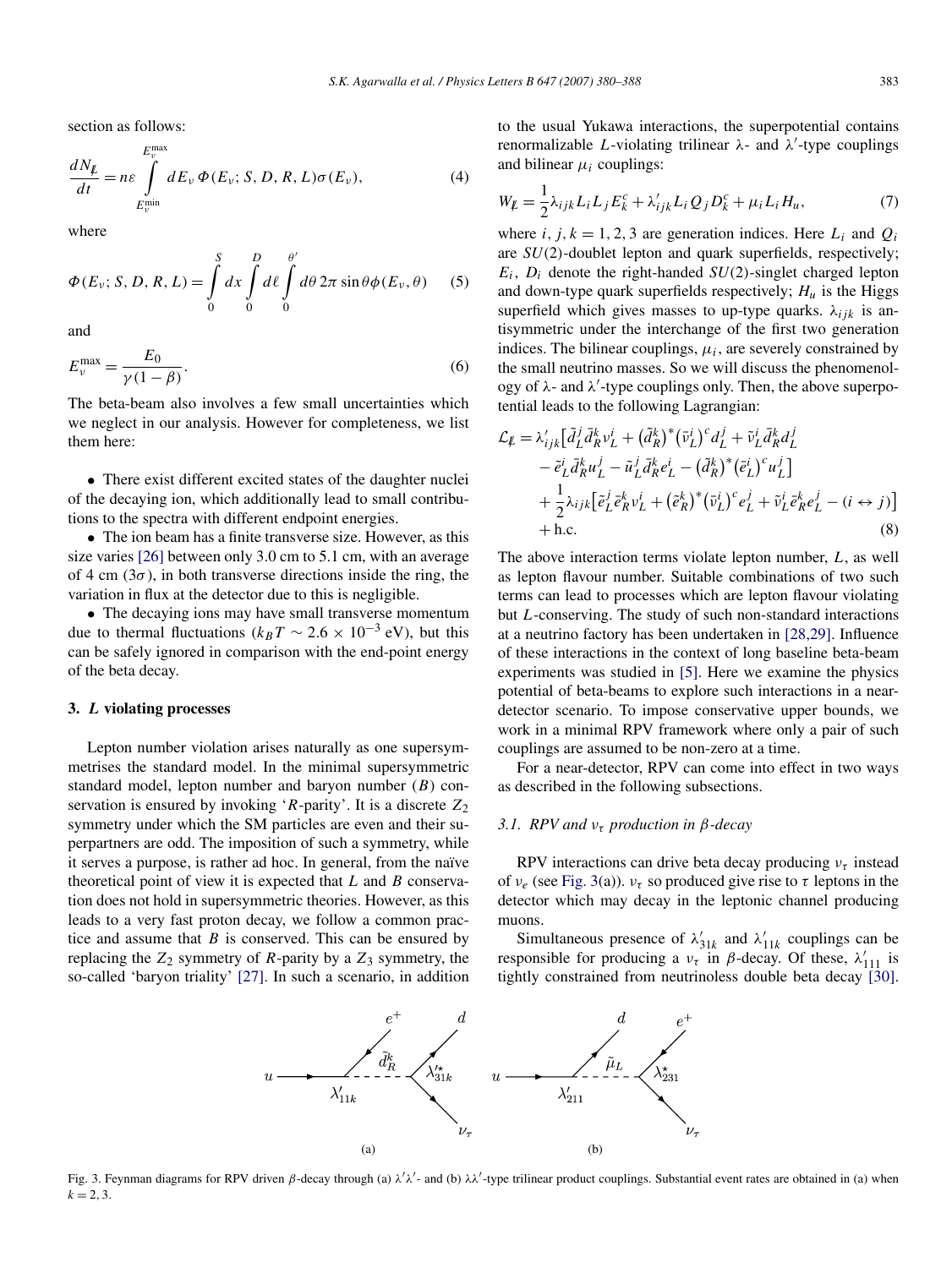But the upper bound on the combination  $|\lambda'_{31k}\lambda'_{11k}|$ ,  $k = 2, 3$ , is rather relaxed; a limit of  $2.4 \times 10^{-3} (\tilde{m}/100 \text{ GeV})^2$ ,  $\tilde{m}$  being a common sfermion mass, follows from  $\tau^- \to e^- \rho^0$  [\[20,22\].](#page-8-0)  $\tilde{m}$  denotes a common sfermion mass. The corresponding decay amplitude can be written as,

$$
M_{\not L}(u \to d e^+ v_\tau) = \frac{\lambda'^*_{31k} \lambda'_{11k}}{2(\hat{s} - \tilde{m}^2)} [\bar{u}_{v_\tau} \gamma_\mu P_L u_e] [\bar{u}_d \gamma^\mu P_L u_u]. \tag{9}
$$

Alternatively,  $v_{\tau}$  can be produced in  $\beta$ -decay if another combination of RPV couplings  $\lambda_{i31}^{\star} \lambda_{i11}^{\prime}$  (*i* = 1, 2) is non-zero (see [Fig. 3\(](#page-3-0)b)). As mentioned earlier,  $\lambda'_{111}$  is severely constrained. The combination  $|\lambda_{231}^{\star}\lambda_{211}'|$  is bounded from above by  $1.6 \times 10^{-3} (\tilde{m}/100 \text{ GeV})^2$  arising from the decay channel  $\tau^- \rightarrow e^- \eta^0$  [\[20,22\],](#page-8-0) which is not too small to produce an observable effect. The corresponding decay amplitude is given by,

$$
M_{\not{L}}(u \to de^{+} \nu_{\tau}) = \frac{\lambda_{231}^{*} \lambda_{211}^{'} }{(\hat{t} - \tilde{m}^{2})} [\bar{u}_{\nu_{\tau}} P_{R} u_{e}] [\bar{u}_{d} P_{L} u_{u}]. \tag{10}
$$

## *3.2. RPV in tau production from νe*

*νe* produced through ordinary *β*-decay driven by weak interactions can undergo RPV interactions with the detector producing *τ* which subsequently decay into muons.

Simultaneous presence of  $\lambda'_{31k}$  and  $\lambda'_{11k}$  couplings can give rise to  $\tau^-$  in the final state from an incoming  $v_e$  of the betabeam (see Fig. 4(a)). The amplitude for the corresponding *s*channel diagram can be written, after a Fierz transformation, as

$$
M_{\not{L}}(\nu_e d \to \tau^- u) = \frac{\lambda'_{31k}' \lambda'_{11k}}{2(\hat{s} - \tilde{m}^2)} [\bar{u}_{\tau} \gamma_{\mu} P_L u_{\nu_e}] [\bar{u}_u \gamma^{\mu} P_L u_d].
$$
\n(11)

An alternative channel of tau production from an incoming *νe* beam exists (see Fig. 4(b)) if a particular combination of the  $\lambda$  and  $\lambda'$  couplings  $\lambda_{i13}\lambda'^{*}_{i11}$  (*i* = 2, 3) is non-zero. Here again,  $\lambda_{313}$  is severely constrained from neutrinoless double beta decay experiments [\[31\].](#page-8-0) An upper bound of 1*.*6 ×  $10^{-3}(\tilde{m}/100 \text{ GeV})^2$  applies to the combination  $|\lambda_{213}\lambda_{211}^{\prime\star}|$ , from the decay channel  $\tau^- \to e^- \eta^0$  [\[22,20\]](#page-8-0). The amplitude



Fig. 4. Feynman diagrams for tau production from an incoming *νe* beta-beam through (a) *λ λ* - and (b) *λλ* -type trilinear product couplings. Substantial event rates are obtained in (a) when  $k = 2, 3$ .

for this *t*-channel process is

$$
M_{\not{L}}(\nu_e d \to \tau^- u) = \frac{\lambda_{213} \lambda_{211}^{\prime \star}}{(\hat{t} - \tilde{m}^2)} [\bar{u}_{\tau} P_L u_{\nu_e}] [\bar{u}_u P_R u_d]. \tag{12}
$$

In what follows, we categorise the above two kinds of dia-grams (a) and (b) in [Figs. 2 and 3](#page-2-0) as  $\lambda/\lambda'$  and  $\lambda\lambda'$  processes, respectively.

Note that, if  $|\lambda'_{31k}\lambda'_{11k}|$ ,  $k = 2, 3$ , is non-zero, tau leptons can be produced at the detector either due to RPV interactions affecting *β*-decay or due to RPV interactions of a *νe* with the detector material. These two equal contributions add in the total rate of tau production.

However, for the  $\lambda \lambda'$  process, we see that the RPV combinations  $|\lambda_{231}^{\star}\lambda_{211}^{\prime}|$  (which drive the RPV beta decay) and  $|\lambda_{213}\lambda_{211}'|$  (which is responsible for producing a tau from an incoming *νe* in the detector) are different. As we are following the strategy of taking only two RPV couplings non-zero at a time, these contributions, which are of the same magnitude, cannot be present at the same time.

In passing, a few comments are in order:

• In both diagrams, the incoming  $v_e$  can interact with a  $\bar{u}$ quark from the sea to produce a tau. Due to the smallness of the corresponding parton distribution function, this contribution is suppressed but we do include it in the numerical evaluations.

• Here we should mention that the flavour changing neutral current process,  $K^+ \rightarrow \pi^+ \nu \bar{\nu}$  [\[32\]](#page-8-0) puts stringent bounds on all the  $\lambda'$  couplings. However, these are basis dependent and hence can be evaded.

• As already noted, the non-observation of the process  $\mu \rightarrow$  $e(T i)$  severely restricts [\[9,22\]](#page-8-0) the possibility of emitting a  $v_{\mu}$  in *β*-decay and direct production of muons from an incoming *νe* beam.

• Since the beta-beam energy is  $\sim$  a few GeV, the expected event rate will be essentially independent of the sfermion mass as the bounds on  $\lambda$ ,  $\lambda'$  scale with  $(\tilde{m}/100 \text{ GeV})^2$ .

At this energy range it is important to consider contributions from deep-inelastic, quasi-elastic, and single-pion production channels. To estimate the RPV deep-inelastic scattering cross section, we have used CTEQ4LQ parton distributions [\[33\].](#page-8-0) RPV quasi-elastic scattering and single-pion production cross sections have been evaluated from the corresponding SM cross sections<sup>4</sup> [34] by a rescaling of the couplings. We have noticed that, as Eq. (12) is not reducible to an SM-like  $(V - A) \otimes (V - A)$  Lorentz structure, in calculating DIS cross section a factor ∼ 1*/*3 appears from polar integration compared to that for Eq. (11). For the  $\lambda \lambda'$  process we have adopted the same suppression factor for the SM quasi-elastic and singlepion production cross sections as well. Conservatively, we assume that a similar suppression also applies to the case of RPV  $\beta$ -decay. It bears stressing that the effect of the tau mass is felt on the neutrino–nucleus cross section throughout the en-

<sup>4</sup> These cross sections include all nuclear effects for an iron target.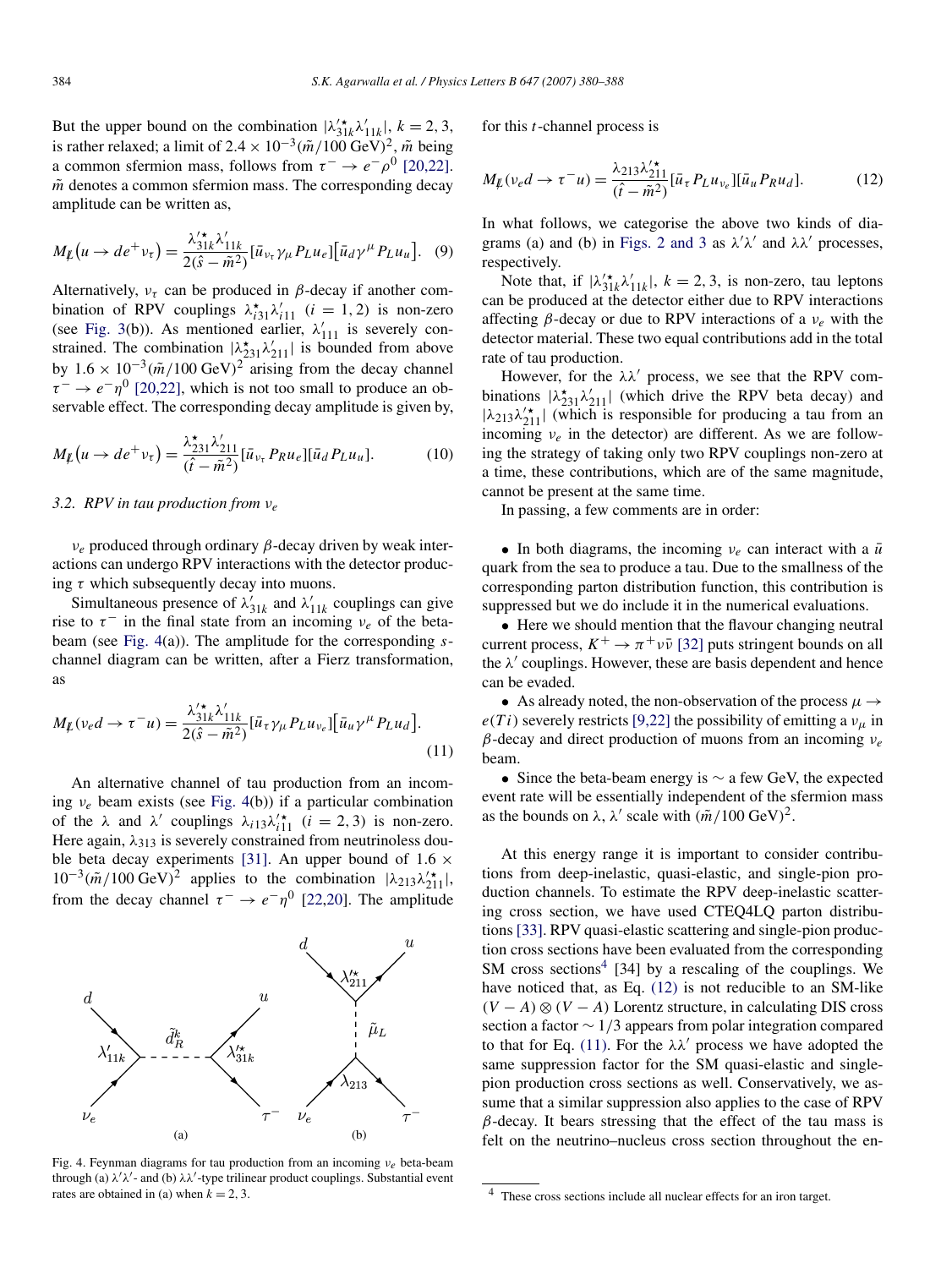<span id="page-5-0"></span>ergy range beyond the  $\tau$ -threshold and this is included in the analysis.

## **4. Results**

A near-detector setup is qualitatively different from a fardetector as in the former case the storage ring and the detector really 'sees' each other and relative geometric considerations are of much relevance. The observed number of events in a given period of time depends on the choice of the radioactive ion, the boost factor  $\gamma$  and the details of the setup (which include storage ring parameters, detector configuration and the short base-length between them). As alluded to earlier, the maximum  $\gamma$  available is limited by the storage ring configuration. With a view to optimising the setup, we summarise the essential inputs as follows:

• Storage ring parameters: Total length 6880 m, length of a straight section,  $S = 2500$  m, number of beta decays in the straight section,  $N_0 = 1.1 \times 10^{18}$  per year.

• Detector configuration: The detector material is<sup>5</sup> iron  $(\rho = 7.87 \text{ gm/cc})$ . We consider a detector of mass 5 kT. For a given material, this fixes the length of the detector as the radius is changed. It varies from 202.13 m to 12.63 m as the radius ranges over 1 m to 4 m.

• Base-length: Results are presented for three representative values of the distance of the detector from the storage ring,  $L =$ 200 m, 500 m, 1 km.

• Boost factor  $\gamma$ : The tau production threshold (3.5 GeV) calls for a high *γ*. We consider  $\gamma = 250, 350, 450$  for <sup>8</sup>B and as large as 800 for  $18$ Ne.

The high collimation achievable in the beta-beams encourages the choice of a detector of cylindrical shape coaxial with the storage ring straight section. As *γ* increases, the RPV event rates increase for the following reasons:

- (1) an increasingly larger part of the beam falls onto the detector,
- (2) more neutrinos have enough energy to produce a tau lepton,
- (3) with the more energetic neutrinos the cross section is larger.

The first two effects are demonstrated by Fig. 5. The geometry integrated flux,  $\Phi$ , as defined in Eq. [\(5\),](#page-3-0) represents the betabeam neutrino flux spectrum falling onto the detector per unit time. It is seen that as  $\gamma$  increases, the total area under the curve also increases, illustrating the first effect. The area under the curves on the right side of the vertical line (the threshold) also increases with  $\gamma$ , in conformity with the second expectation. For a high *γ* the beam should saturate. However, with the *γ* used in Fig. 5 this is not evident due to the enormous length of the straight section of the storage ring: To collimate the flux emanating from the rear part of the ring a very high *γ* will be needed.



Fig. 5. Geometry integrated flux  $\Phi(E_v; S, D, R, L)/g$  taking <sup>8</sup>B as the decaying ion is plotted against neutrino energy  $E_v$  for different  $\gamma$  for  $S = 2500$  m,  $D = 202.13$  m,  $R = 1$  m, and  $L = 200$  m. The vertical line at 3.5 GeV indicates the tau production threshold energy.

As geometry plays a crucial role in optimising the neardetector setup, we study the detector length dependence of the expected number of RPV events for different base-lengths and different *γ* . We consider the contribution coming from the two options—the  $\lambda' \lambda'$  and  $\lambda \lambda'$  processes—in different panels for every figure, assuming the RPV coupling constants saturate present experimental upper limits.

#### *4.1. Choice of ion source and detector*

The choice of  ${}^{8}B$  as the ion source provides the most attractive option due to its high end-point energy. Iron calorimeters are preferred for the smaller size and significant background removal.

To get a glimpse of the number of events one might expect in such a setup, let us present the following estimate. A 5 kT Fe detector of radius 1 m (length 202.13 m) placed at a distance 200 m from the decay ring can give rise to 92 (24) muon events via the  $\lambda' \lambda'$  ( $\lambda \lambda'$ ) process in 5 years for<sup>6</sup>  $\gamma = 250$ .

In [Fig. 6](#page-6-0) we exhibit the  $\gamma$  dependence of the expected number of muon events over a five-year period for a fixed baselength of 200 m. Collimation plays a role as is demonstrated by the increase in the number of events for higher *γ* . As expected, a long detector serves better as it provides more opportunity for a neutrino interaction to occur. However, this increase with the length is not linear; a part of the beam is lost due to the concomitant decrease in the radius (to keep the total mass fixed at 5 kT). In addition, with the increase in detector length as the detector efficiency decreases, the increase in the rates is also somewhat restricted.

It is also of interest to study the base-length dependence of the number of events. The beam spreads with an increase in the base-length, reducing the effective flux hitting the detector. This causes a fall in the number of events (other parameters remaining the same) as shown in [Fig. 7.](#page-6-0) It is interesting to note that the

 $5$  Brief comments are made about a water Čerenkov detector in Section [4.2.](#page-6-0)

<sup>&</sup>lt;sup>6</sup> The corresponding numbers for  $\gamma = 350$  are 421 (103).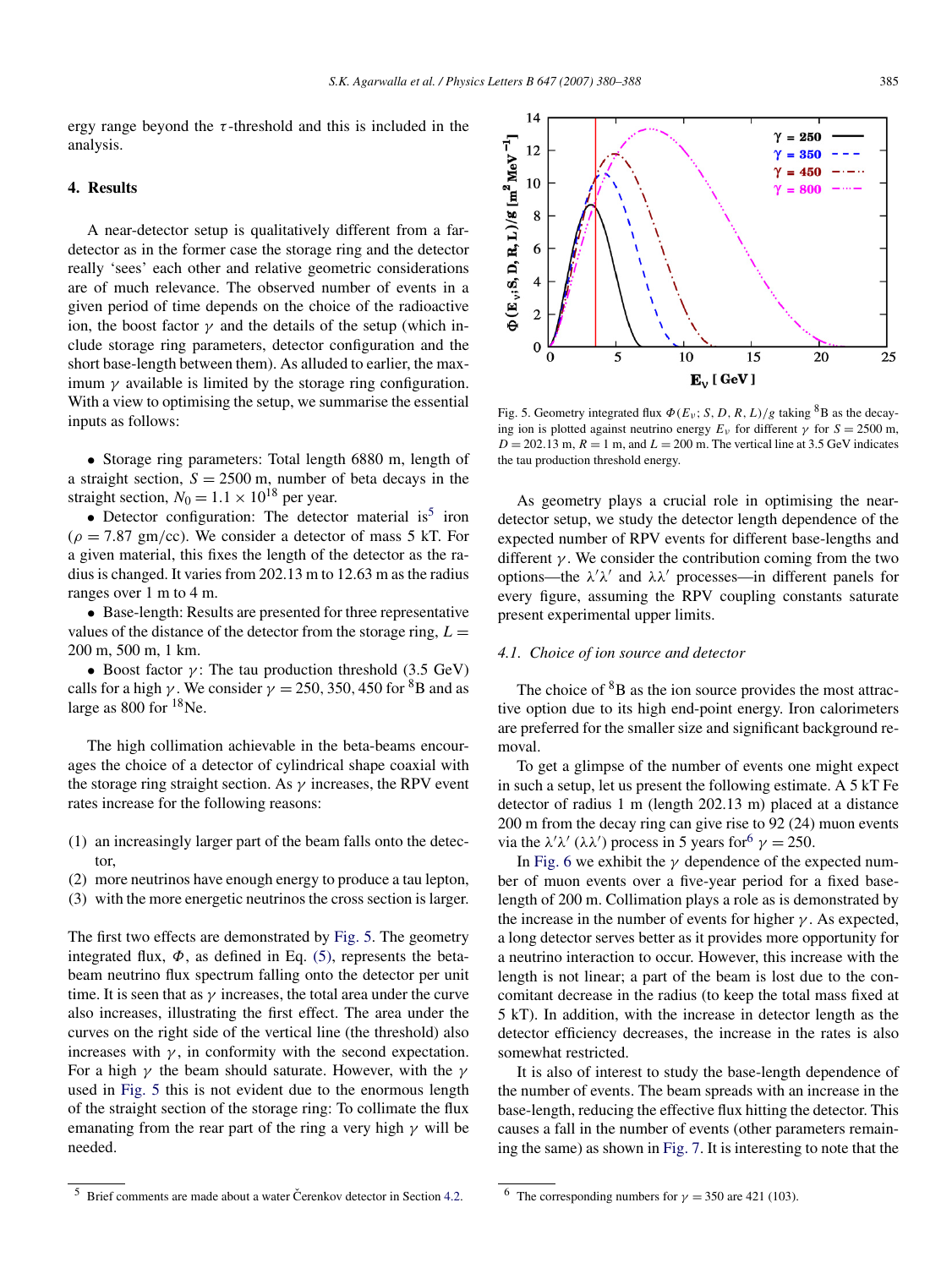<span id="page-6-0"></span>

Fig. 6. Expected number of RPV muon events in five years for a 5 kT iron detector vs. the detector length for *<sup>γ</sup>* <sup>=</sup> <sup>250</sup>*,* 350, and 450 for 8B beta-beam flux. The left (right) panel is for the  $\lambda' \lambda'$  ( $\lambda \lambda'$ ) driven process.  $k = 2, 3$ .



Fig. 7. Muon signal event rate in 5 years as a function of the detector (Fe) length for three different choices of base-length have been shown for  ${}^{8}B$  beta-beam flux. The left (right) panel corresponds to the  $\lambda' \lambda' (\lambda \lambda')$  driven process.  $k = 2, 3$ .

increase in the number of events with increase in the length of the detector gets severely diluted at larger base-lengths.

While presenting the expected number of events we assumed the RPV couplings saturate the present experimental upper bounds. In case less or even no events are seen, the existing limits on the combinations  $|\lambda'_{31k}\lambda'_{11k}|$ ,  $k = 2, 3, |\lambda^{\star}_{231}\lambda'_{211}|$  and  $|\lambda_{213}\lambda_{211}'|$  will be improved. Choosing the minimum number of non-zero RPV couplings, one can put conservative upper bounds. In [Fig. 8](#page-7-0) we show the bounds—the region above the curves are disallowed—achievable in the case of 'no-show'.7 It is seen that to put stringent bounds it is necessary to go for a higher  $\gamma$  and a longer detector.

#### *4.2. Alternative setups*

Although so far we have presented results with  ${}^{8}B$  as the beta-beam source, 18Ne is the most discussed decaying ion in the literature. As mentioned earlier, due to the smaller end-point energy of <sup>18</sup>Ne, a high  $\gamma$  is required to cross the  $\tau$  threshold. [Fig. 9](#page-7-0) depicts the variation in the expected event rate with detector length for <sup>18</sup>Ne with  $\gamma = 800$  using a 5 kT iron calorimeter. We see that due to high  $\gamma$  for <sup>18</sup>Ne, the beam is so collimated that the event rates increase almost linearly with increasing detector length in contrast to the  ${}^{8}B$  case we have presented. However even in such an extreme scenario, where we use the same storage ring configuration to reach such a high  $\gamma$ , the expected event rates are comparable to that in the <sup>8</sup>B case. Hence we conclude that  ${}^{8}B$  is preferred to  ${}^{18}Ne$  in exploring lepton number violating signatures with beta-beams.

The use of water Čerenkov detectors with good capability of muon–electron separation and moderate efficiency of neutral current rejection may be an interesting option to see the signals of new physics and to normalize the incoming flux. The disadvantage of this set-up turns out to be the huge background. Consider a 5 kT water Čerenkov detector with radius 2.5 m at a distance 200 m from the decay ring. In five years, this will lead to 45 (12) muon events from  $\tau$ -lepton decay for *λ λ* (*λλ* ) driven processes from an incoming 8B *νe* beam accelerated with a  $\gamma$  of 250 and with a muon detection threshold of 200 MeV. For the same configuration and duration, one expects roughly  $10<sup>8</sup>$  pions produced from charged

<sup>7</sup> At 95% CL this corresponds to not more than 3 events.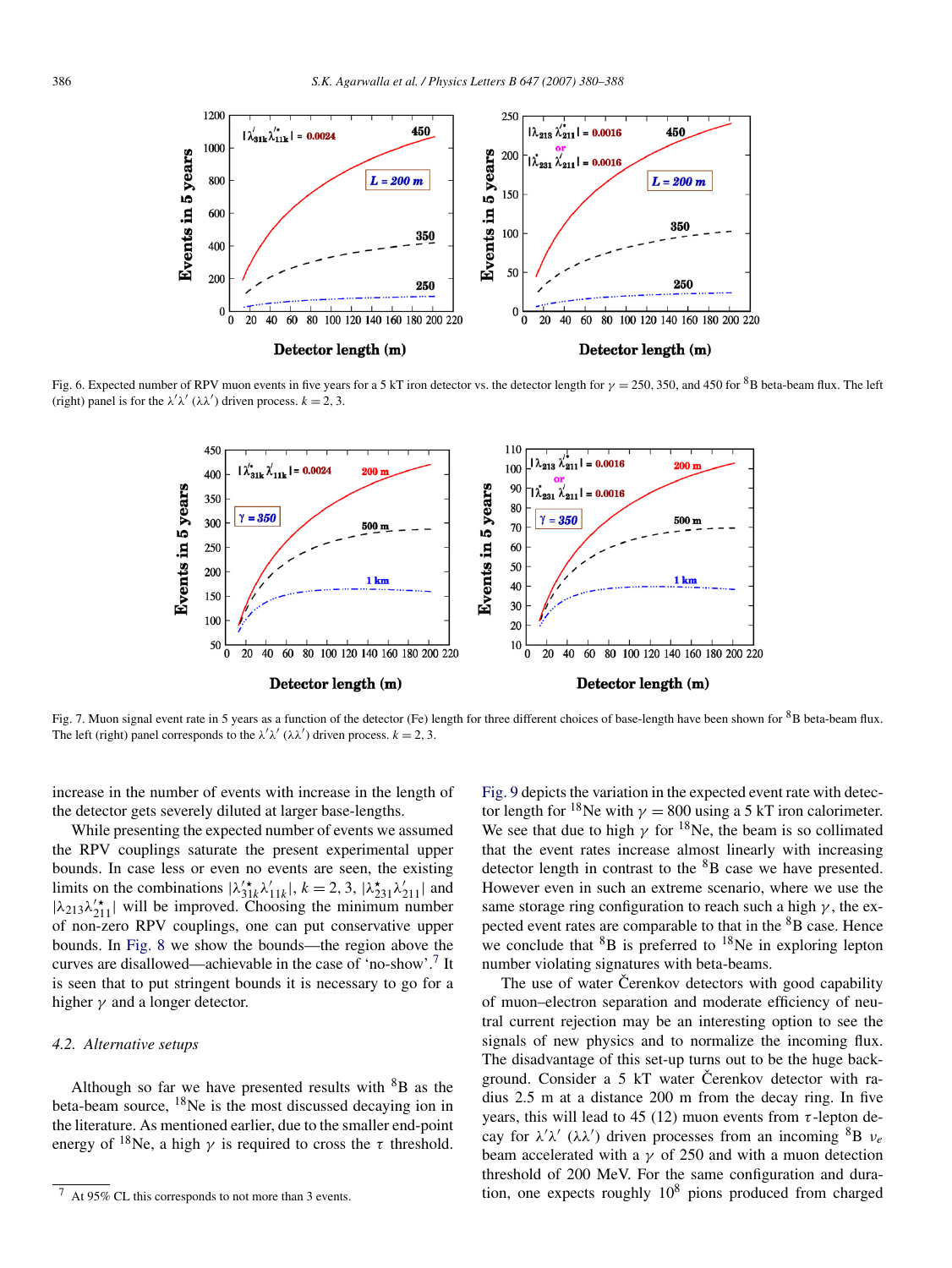<span id="page-7-0"></span>

Fig. 8. Bounds on  $|\lambda'_{31k}\lambda'_{11k}|$ ,  $k = 2, 3$  ( $|\lambda^*_{231}\lambda'_{211}|$  or  $|\lambda_{213}\lambda'^*_{211}|$ ) versus detector size at 95% CL for zero observed events is depicted in left (right) panel for  $\gamma = 250, 350, 450$ . The bounds scale as  $(\tilde{m}/100 \text{ GeV})^2$ . The results are for a five-year run for a 5 kT Fe detector placed at a distance of 200 m from the front end of the storage ring for  ${}^{8}B$  beta-beam flux.



Fig. 9. Comparison of the muon signal event rates as a function of the detector length for a 5 kT iron calorimeter placed at a distance of 200 m from the storage ring for  $\gamma = 800$  (250) with <sup>18</sup>Ne (<sup>8</sup>B). The left and right panels correspond to  $\lambda' \lambda'$  and  $\lambda \lambda'$  driven processes, respectively.

and neutral current interactions of the *νe* beam. Muons produced from  $\pi$  decay will thus completely swamp the signal.

The number of signal events may be increased by designing a very long water detector with small radius though this could be technologically challenging. In any case, the background events will continue to be very high. So, this option also does not hold much promise. The basic problem of high backgrounds, avoided in the Fe detector, will also plague totally active scintillator based detectors.

# **5. Discussion and conclusion**

Beta-beam experiments may be sensitive to the lepton number violating interactions. In [\[5\]](#page-8-0) it was shown that RPV *L*violating interactions can interfere with pure oscillation signals in long-baseline beta-beam experiments. In this paper we explore a complementary scenario. We propose that to probe such interactions, an iron calorimeter detector placed close to the storage ring holds promise as it provides essentially a neutrino oscillation free environment. In particular, the combination of a 5 kT cylindrical iron detector placed within a distance of 200 m to 1 km from the decay ring and a neutrino beam from an  ${}^{8}B$  ion source with  $\gamma$  in the range 250 to 450, running for 5 years is well-suited in this regard. We have examined the impact of non-trivial design details of such a near-detector setup.

At production, low energy *β*-decay experiments may get contaminated by tau neutrinos through RPV interactions. We show that, this contamination, though small, can be probed using the above setup. RPV interactions can also play a role in such an experiment during the interactions of the beta-beam electron neutrinos with the detector.

It is interesting to explore if RPV interactions can affect beta-beam experiments in other ways. For example, we have checked that the impact of these interactions on the  $\mu$  detection cross section is insignificant. As mentioned earlier, *νμ* may be produced in beta decay through RPV interactions but this also is severely suppressed as the corresponding couplings have stringent upper limits.

We have presented results for a neutrino beam. Anti-neutrino beams can also be produced using  ${}^{8}$ Li or  ${}^{6}$ He as sources. In fact, a storage ring design may allow both beams to be present simultaneously. The expected event rates for anti-neutrinos are of similar order as for the neutrinos.

In conclusion, we find a near-detector setup can be useful for exploring lepton number violating interactions with beta